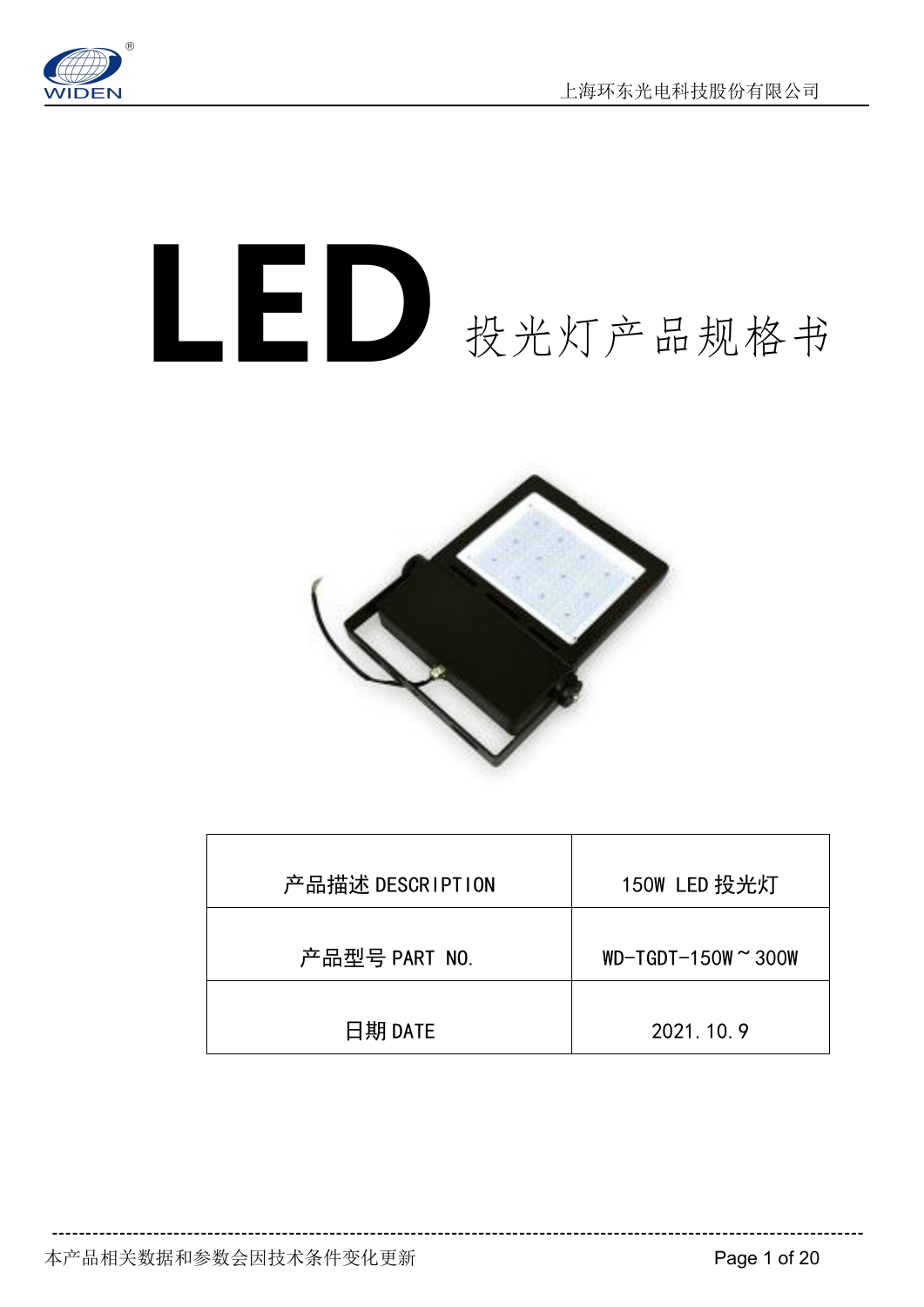

#### 产品介绍:

本 LED 投光灯,外形独特,简约经典,可满足于各种建筑灯光照明要求。 应用领域:

适用于道路,厂区,体育馆,码头,广告牌,建筑物,草坪,园艺设计亮化 工程等投光和装饰照明所需要的场所。

#### 产品特性:

1.光学配光,无眩光,无光染,方向性强,均匀度高。

- 2. 搭配茂硕电源 IP66 恒流驱动,稳定的整流,瞬时启动,0.95 以上功率因素, 电源效率高,安全可靠。
- 3. ADC12 铝合金灯具灯体, 最佳一体化的散热功能, 外观设计大方新颖。
- 4. 灯体表面采用抗紫外线静电喷塑表面处理耐高温, 耐气候性好,牢固耐腐蚀。
- 5. 采用高透镜光率的 PC 透镜加上钢化玻璃, 可选 30 度/60 度/90 度/TYPE Ⅱ

/TYPE III 多种光学角度.

6.光源和电源仓采可靠硅胶密封光源和电源盒,耐 150 度以上高温,不老化,灯 体密封性好, IP66 防水防尘等级。

**------------------------------------------------------------------------------------------------------------------------**

- 7. 发光亮度超高,可达每瓦 140LM 以上。
- 8. 内置 10KV 防雷模块
- 9. 本灯具配备防坠安全绳,确保使用安全。

本产品相关数据和参数会因技术条件变化更新 Particle Discover 20 Deage 2 of 20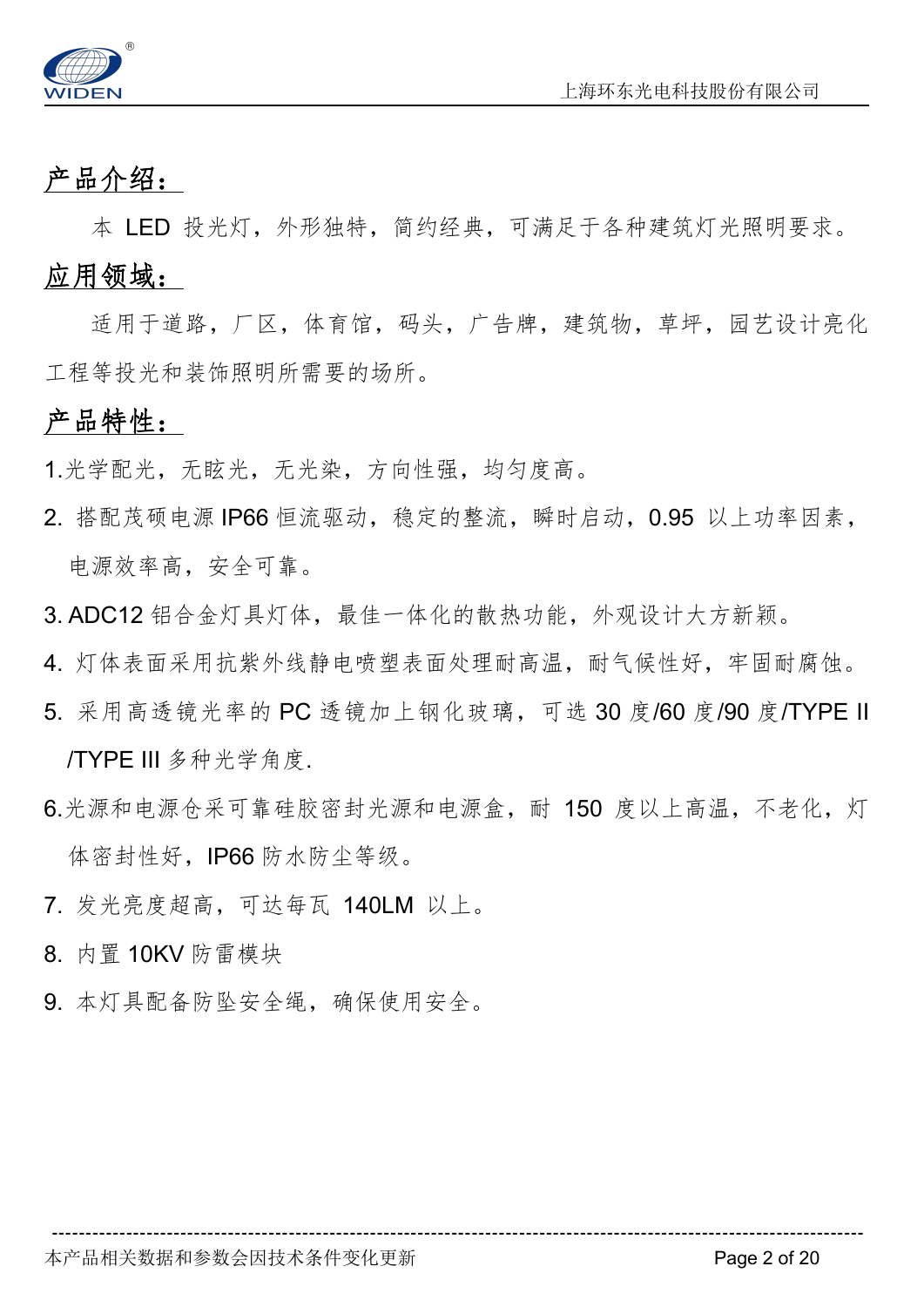

# **WD-TGDT-150W** 主要技术参数:

#### 电气参数

| 产品型号 PART NO.                    | $WD-TGDT-150W$                 |  |
|----------------------------------|--------------------------------|--|
| 电源品牌 Power Supply Brand          | 茂硕                             |  |
| 输入电压/频率 Input voltage/Frequency  | $90^{\circ}277$ Vac $50/60$ Hz |  |
| 总谐波失真 Tatal harmonic distortion  | 5%                             |  |
| 效率 Power Supply efficiency       | $\geq 0.90$                    |  |
| 功率因素 Power factor                | 0.95                           |  |
| LED 模组工作电压 Working voltage       | $42 - 48$ VDC                  |  |
| LED 功耗 LED consumption           | 150W                           |  |
| LED 发光效率 LED luminous efficiency | >140LM/W                       |  |
| 控制方式                             | 0-10V/PWM/时控调光/调光关断            |  |

#### 光学参数/常规参数

| LED 芯片品牌 LED Chip Brand    | 飞利浦 3030                         |  |
|----------------------------|----------------------------------|--|
| LED 初始光通量 LED luminous     | 21000LM                          |  |
| 相关色温 Color temperature     | $3045+/-175K$                    |  |
| 显色指数 Color rendering index | RA>70                            |  |
| 光学角度                       | 30 度/60 度/90 度/TYPE II /TYPE III |  |
| 调光方式 Dimming method        | 0-10V/PWM/时控调光                   |  |
| 光源使用寿命 Working life-span   | 50,000 小时                        |  |
| 防护等级 IP Grade              | IP66                             |  |
| 电源连接线 Connect wire         | L 火线<br>棕色 Brown                 |  |
|                            | N 零线<br>蓝色 Blue                  |  |
|                            | G 地线<br>黄绿 Yellow/Green          |  |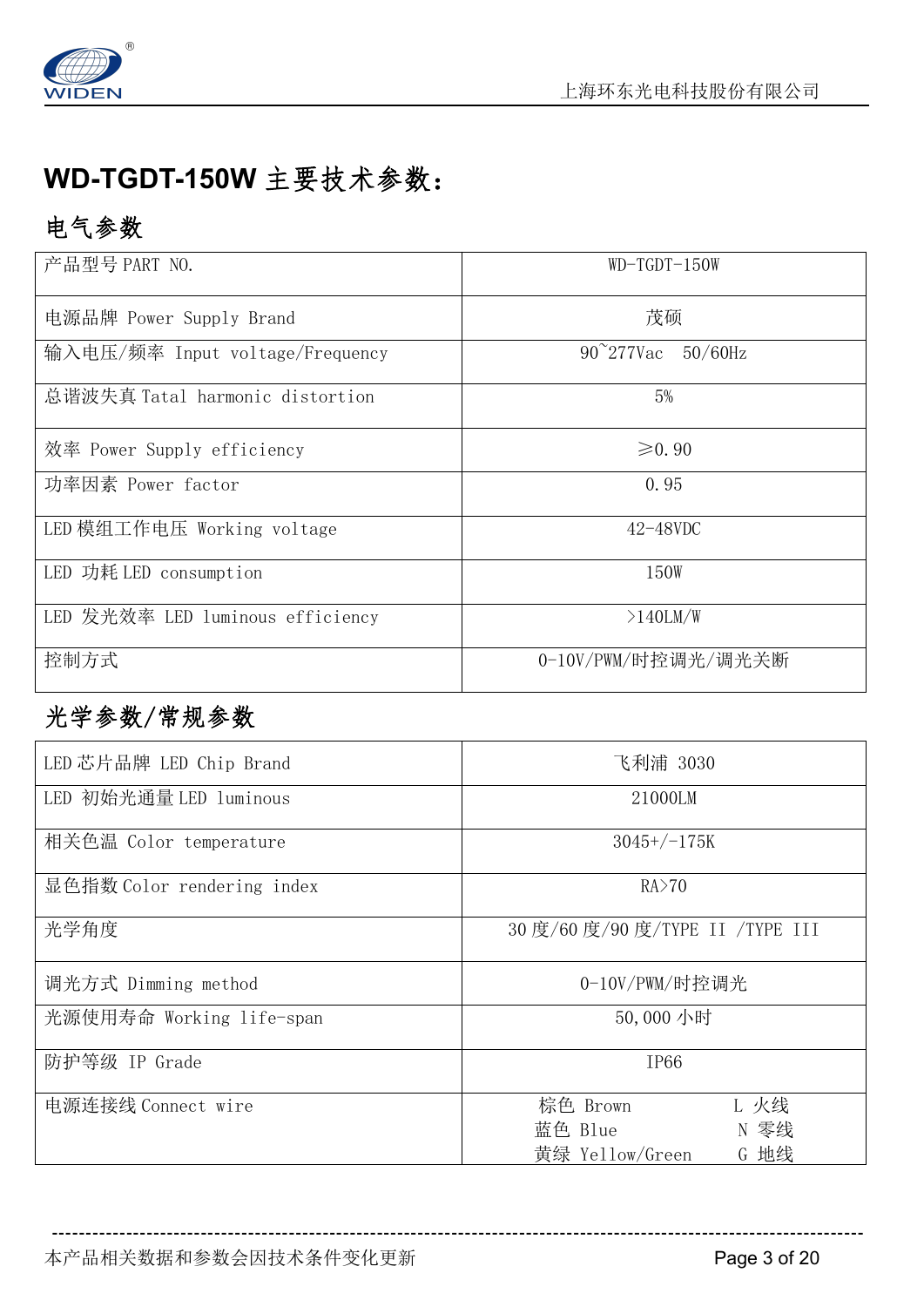

| 灯头外壳颜色 Color of lamp shell                                              | 黑色                                 |
|-------------------------------------------------------------------------|------------------------------------|
| 工作环境温度 Working temperature                                              | $-30^{\circ}$ C - $+55^{\circ}$ C  |
| 环境湿度 Ambient humidity                                                   | $\langle 95\%$                     |
| 储藏环境温度 Storage temperature                                              | $-25^{\circ}$ C - +65 $^{\circ}$ C |
| 眩光值 Glare value (UGR)                                                   | $\leq 10$                          |
| 光衰 luminous attenuation                                                 | $30000 \text{hrs} \leqslant 30\%$  |
| 防雷等级 Lightning protection level                                         | $\geq 10$ KV                       |
| 防腐等级 Anti corrosion grade                                               | WF <sub>2</sub>                    |
| 灯体材质 Material of lamp body                                              | 压铸铝+PC+钢化玻璃                        |
| 防坠安全钢丝吊索 Anti-falling safety wire<br>sling                              | $0.4*1M$                           |
| 质保期限 Warranty period                                                    | 5年                                 |
| 安规认证 Safety certification                                               | CQC                                |
| 海拔高度 The altitude                                                       | ≤1000 $#$                          |
| 地震烈度 Earthquake intensity                                               | ≤7 度                               |
| 3000h 色品空间不一致性-0h 色品空间不一致性<br>3000H Color space inconsistency -OH color | △u' v' 的差值: -0.00227               |
| 3000h 色坐标-0h 色坐标                                                        | u'的差值: 0.003                       |
| 3000h color coordinates. - Oh color coordinates                         | v'的差值: -0.003                      |
| 灯壳 YL113 压铸铝的抗热裂性                                                       | ≥1级                                |
| 灯壳 YL113 压铸铝的加工性                                                        | ≥2级                                |
| 灯壳 YL113 压铸铝的耐蚀性                                                        | $\geq$ 3 级                         |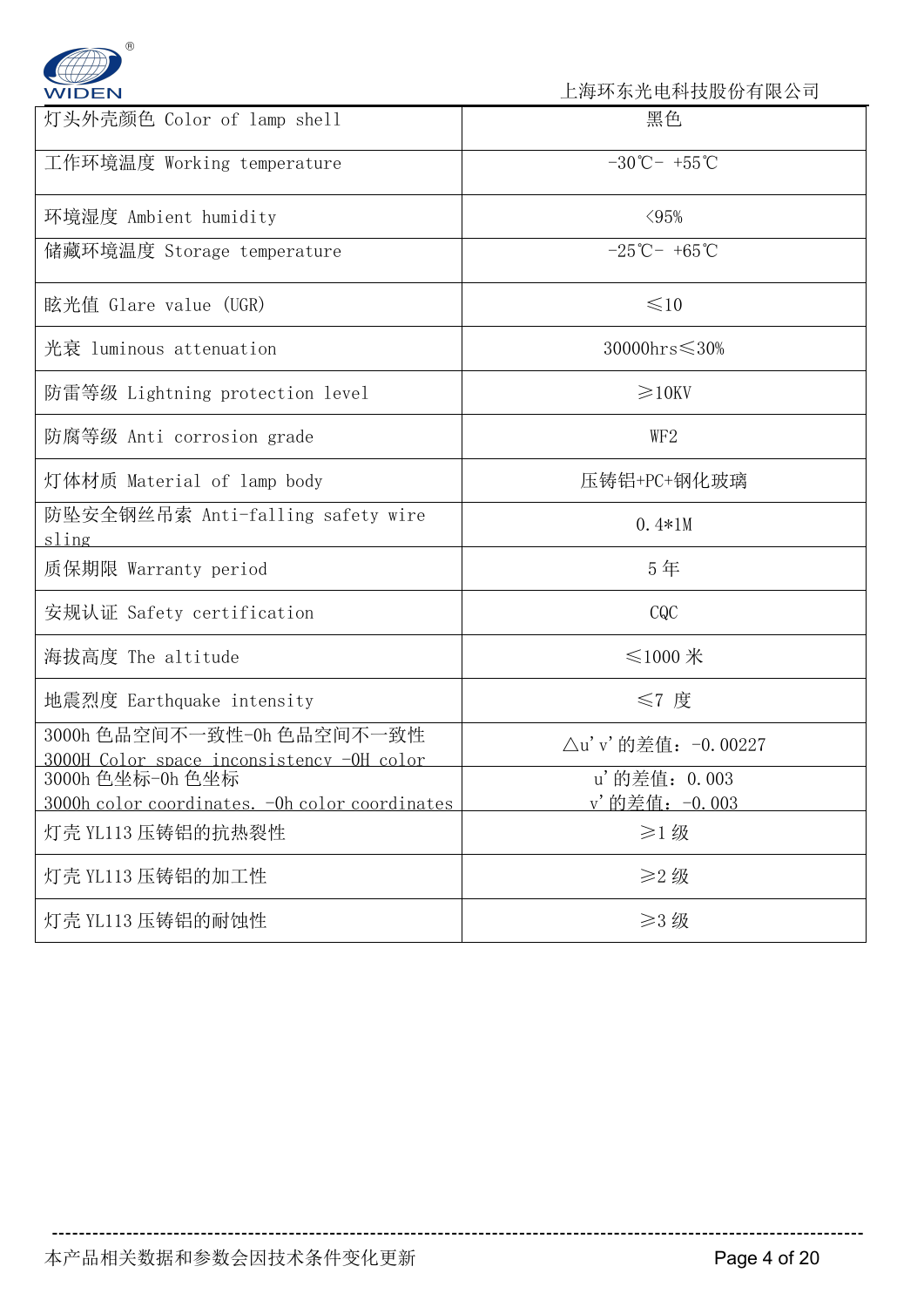

# 灯具配光:











AVERAGE BEAM ANGLE(50%):121.5 DEG

436,6  $345,7$ 



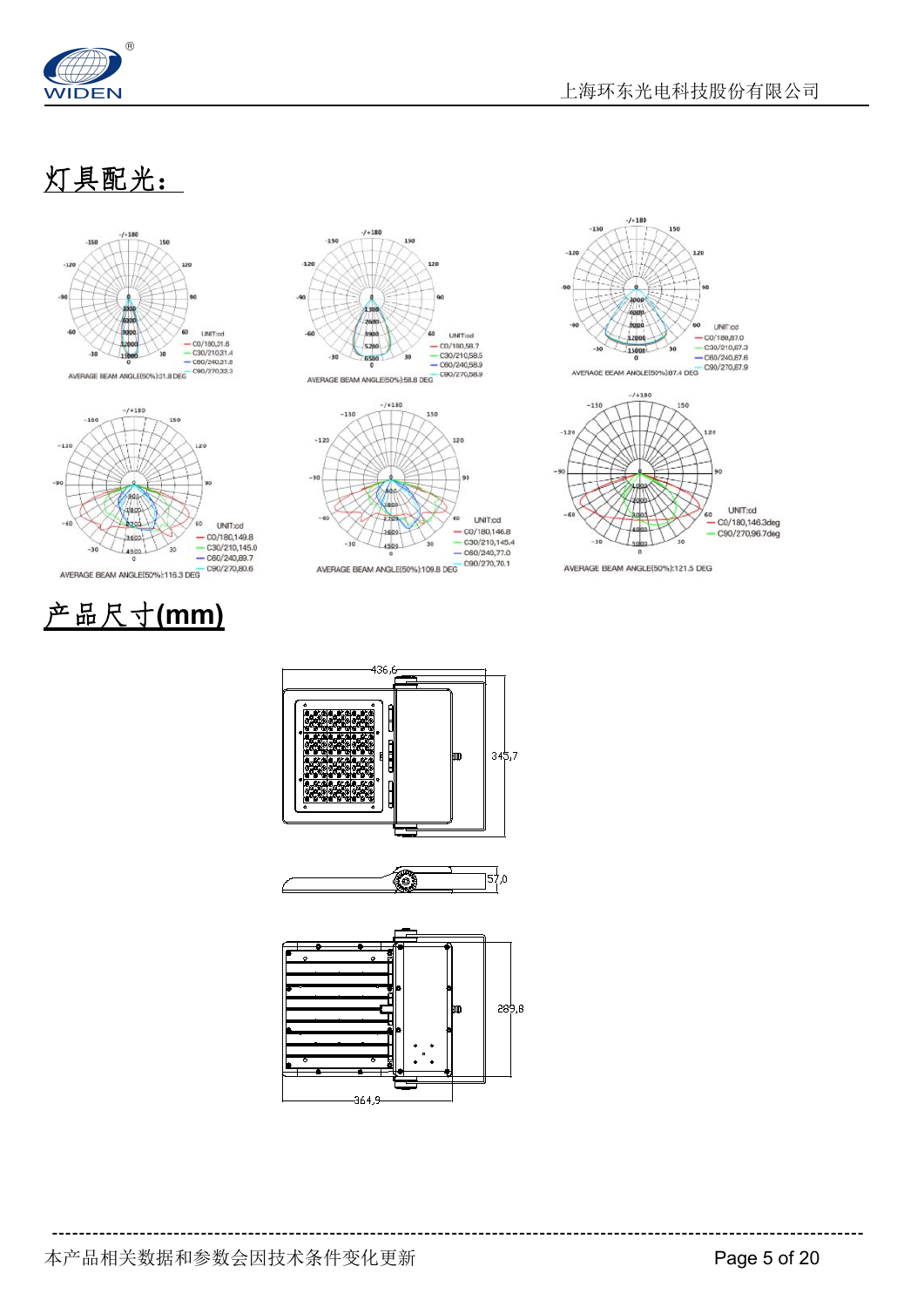

# 支架尺寸**(mm)**



**------------------------------------------------------------------------------------------------------------------------**

#### 包装资料

净重:4.8KG/ 毛重:5.3KG/ 包装尺寸:475\*395\*98mm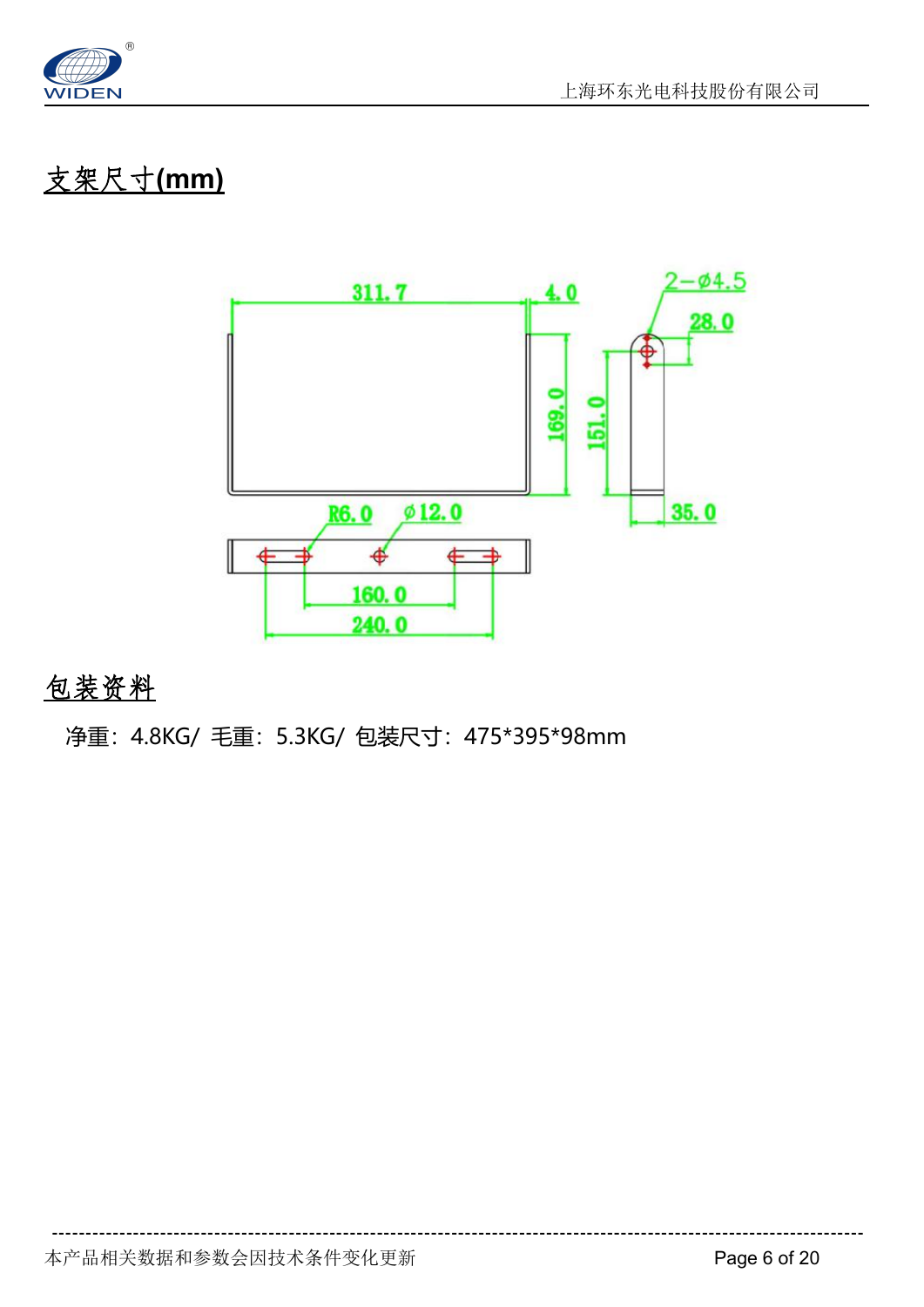

#### **WD-TGDT-200W** 主要技术参数:

#### 电气参数

| 产品型号 PART NO.                    | WD-TGDT-200W                   |  |
|----------------------------------|--------------------------------|--|
| 电源品牌 Power Supply Brand          | 茂硕                             |  |
| 输入电压/频率 Input voltage/Frequency  | $90^{\circ}277$ Vac $50/60$ Hz |  |
| 总谐波失真 Tatal harmonic distortion  | 5%                             |  |
| 效率 Power Supply efficiency       | $\geq 0.90$                    |  |
| 功率因素 Power factor                | 0.95                           |  |
| LED 模组工作电压 Working voltage       | $42 - 48$ VDC                  |  |
| LED 功耗 LED consumption           | <b>200W</b>                    |  |
| LED 发光效率 LED luminous efficiency | >140LM/W                       |  |
| 控制方式                             | 0-10V/PWM/时控调光/调光关断            |  |

#### 光学参数/常规参数

| LED 芯片品牌 LED Chip Brand    | 飞利浦 3030                                                       |
|----------------------------|----------------------------------------------------------------|
| LED 初始光通量 LED luminous     | 28000LM                                                        |
| 相关色温 Color temperature     | $3045+/-175K$                                                  |
| 显色指数 Color rendering index | RA>70                                                          |
| 光学角度                       | 30 度/60 度/90 度/TYPE II /TYPE III                               |
| 调光方式 Dimming method        | 0-10V/PWM/时控调光                                                 |
| 光源使用寿命 Working life-span   | 50,000 小时                                                      |
| 防护等级 IP Grade              | <b>IP66</b>                                                    |
| 电源连接线 Connect wire         | L 火线<br>棕色 Brown<br>N 零线<br>蓝色 Blue<br>黄绿 Yellow/Green<br>G 地线 |
| 灯头外壳颜色 Color of lamp shell | 黑色                                                             |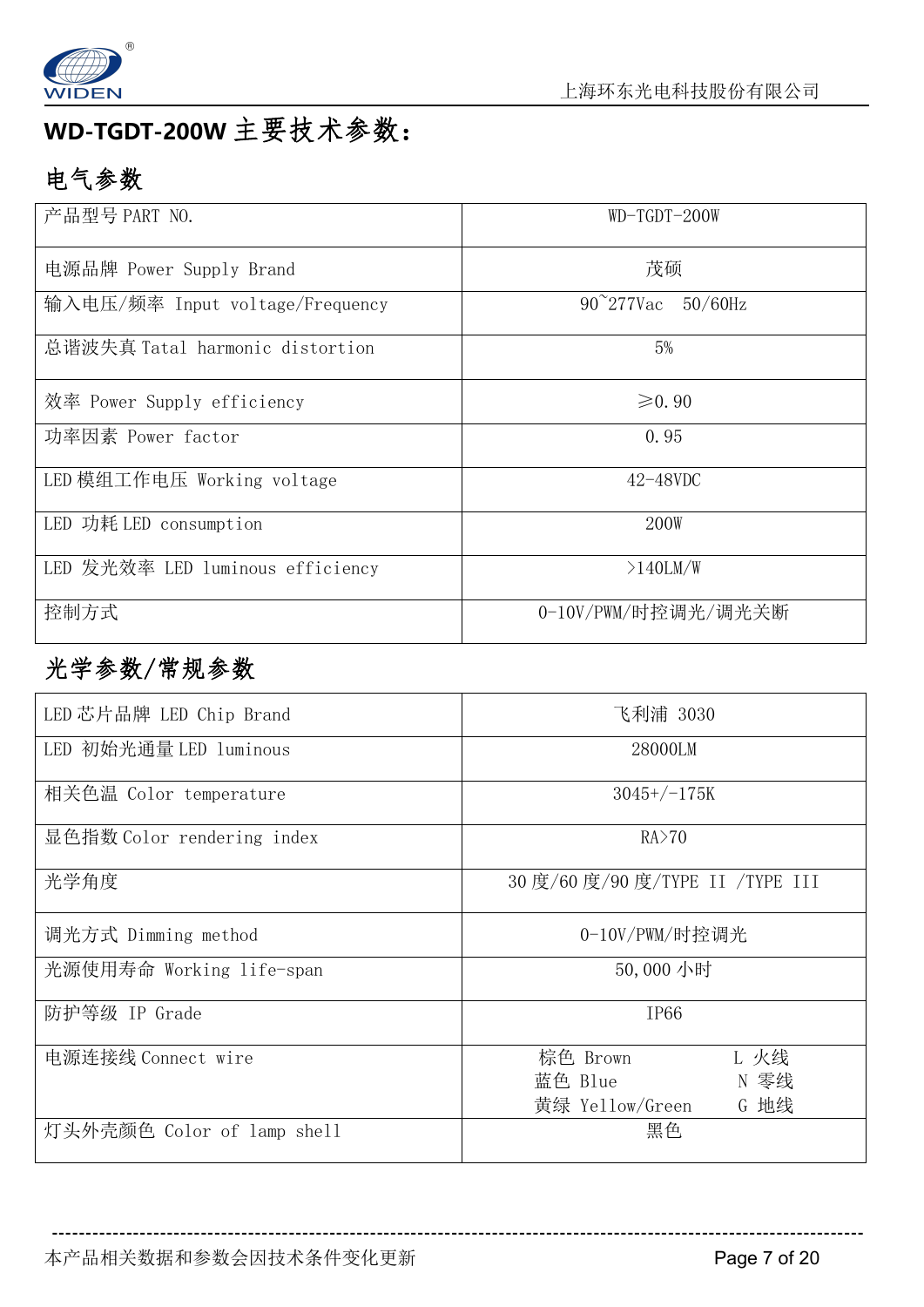

| 工作环境温度 Working temperature                                              | $-30^{\circ}$ C - $+55^{\circ}$ C |
|-------------------------------------------------------------------------|-----------------------------------|
| 环境湿度 Ambient humidity                                                   | < 95%                             |
| 储藏环境温度 Storage temperature                                              | $-25^{\circ}$ C- +65 $^{\circ}$ C |
| 眩光值 Glare value (UGR)                                                   | $\leq 10$                         |
| 光衰 luminous attenuation                                                 | 30000hrs≤30%                      |
| 防雷等级 Lightning protection level                                         | $\geq 10$ KV                      |
| 防腐等级 Anti corrosion grade                                               | WF <sub>2</sub>                   |
| 灯体材质 Material of lamp body                                              | 压铸铝+PC+钢化玻璃                       |
| 防坠安全钢丝吊索 Anti-falling safety wire<br>sling                              | $0.4*1M$                          |
| 质保期限 Warranty period                                                    | 5年                                |
| 安规认证 Safety certification                                               | CQC                               |
| 海拔高度 The altitude                                                       | ≤1000 $#$                         |
| 地震烈度 Earthquake intensity                                               | ≤7 度                              |
| 3000h 色品空间不一致性-0h 色品空间不一致性<br>3000H Color space inconsistency -OH color | △u' v' 的差值: -0.00227              |
| 3000h 色坐标-0h 色坐标                                                        | u'的差值: 0.003                      |
| 3000h color coordinates. - Oh color coordinates                         | v'的差值: - 0.003                    |
| 灯壳 YL113 压铸铝的抗热裂性                                                       | $\geq$ 1 级                        |
| 灯壳 YL113 压铸铝的加工性                                                        | ≥2级                               |
| 灯壳 YL113 压铸铝的耐蚀性                                                        | ≥3级                               |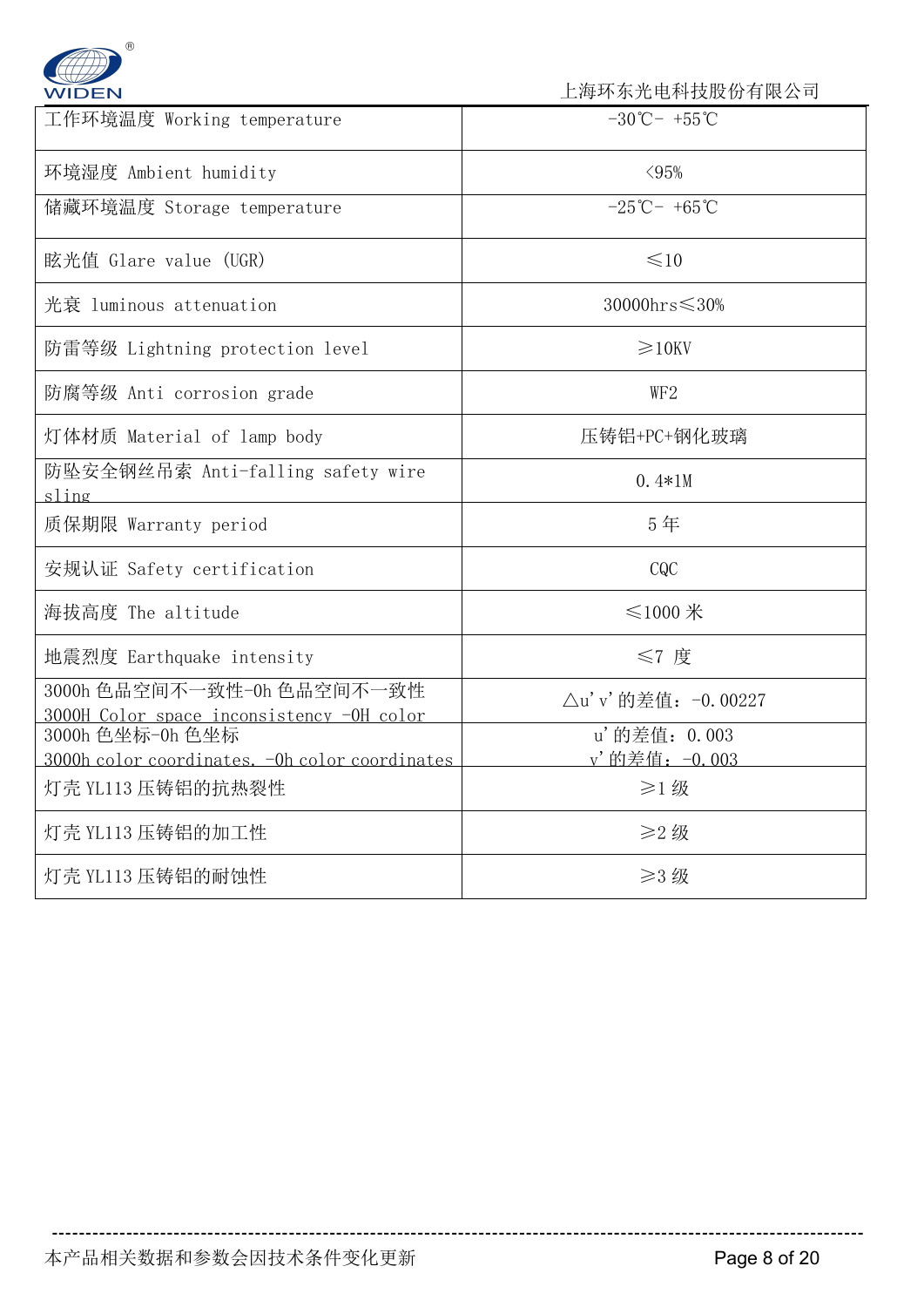

# 灯具配光:









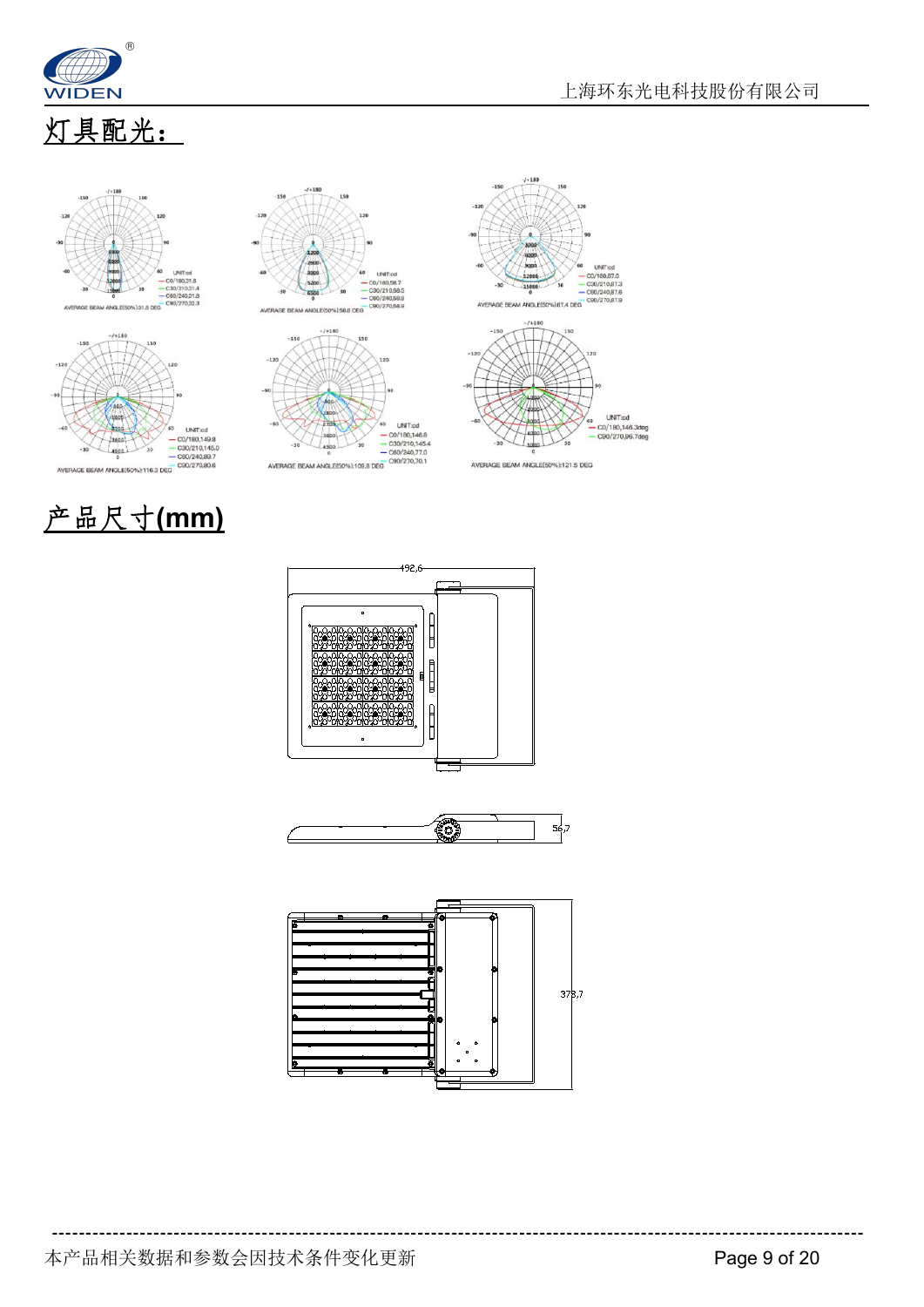

# 支架尺寸**(mm)**



**------------------------------------------------------------------------------------------------------------------------**

#### 包装资料

净重:6.5KG/ 毛重:7.0KG/ 包装尺寸:540\*420\*90mm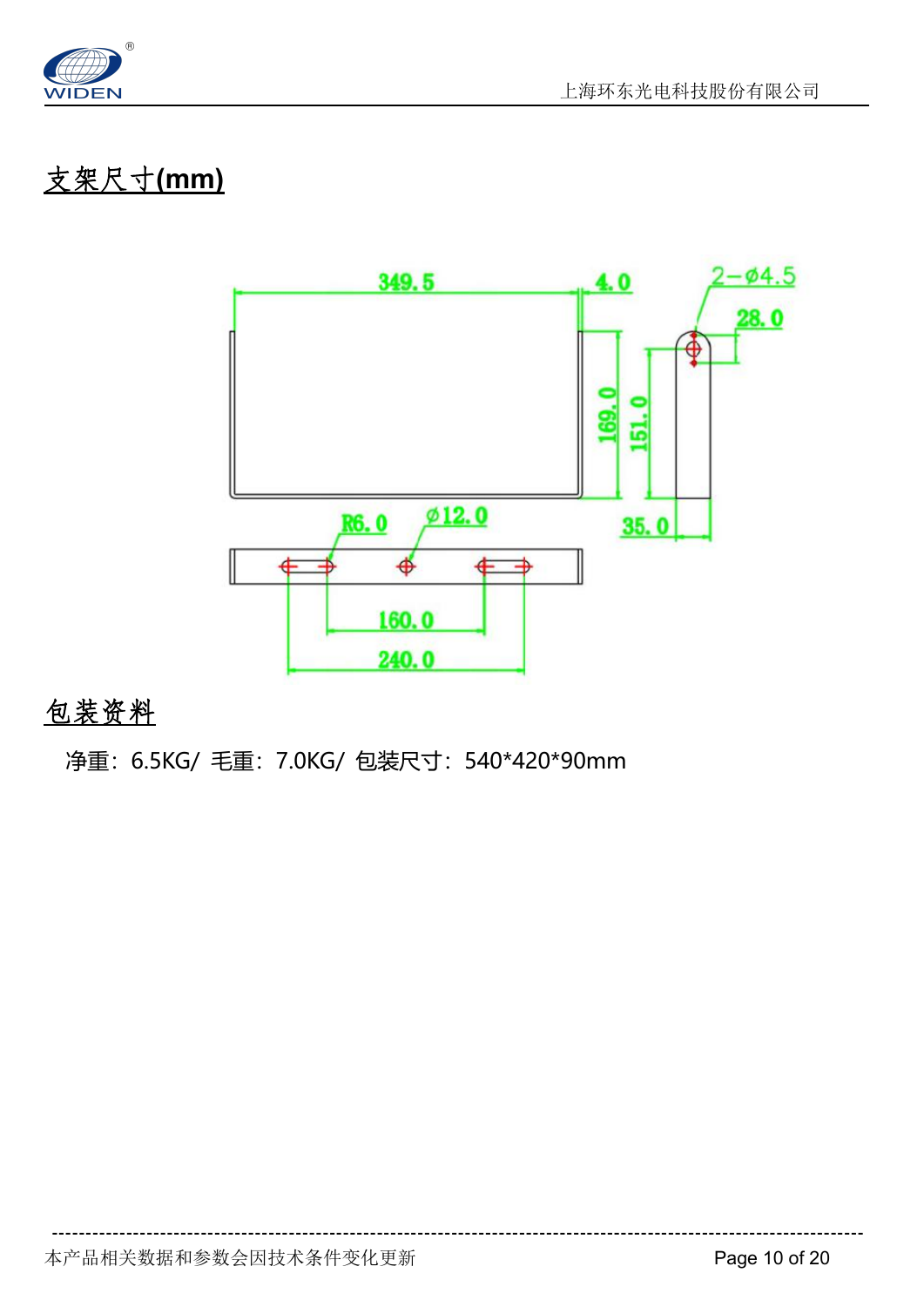

#### **WD-TGDT-250W** 主要技术参数:

#### 电气参数

| 产品型号 PART NO.                    | WD-TGDT-250W                       |
|----------------------------------|------------------------------------|
| 电源品牌 Power Supply Brand          | 茂硕                                 |
| 输入电压/频率 Input voltage/Frequency  | $100^{\circ}277$ Vac<br>$50/60$ Hz |
| 总谐波失真 Tatal harmonic distortion  | 5%                                 |
| 效率 Power Supply efficiency       | $\geq 0.90$                        |
| 功率因素 Power factor                | 0.95                               |
| LED 模组工作电压 Working voltage       | $42 - 48$ VDC                      |
| LED 功耗 LED consumption           | 250W                               |
| LED 发光效率 LED luminous efficiency | $>140$ LM/W                        |
| 控制方式                             | 0-10V/PWM/时控调光/调光关断                |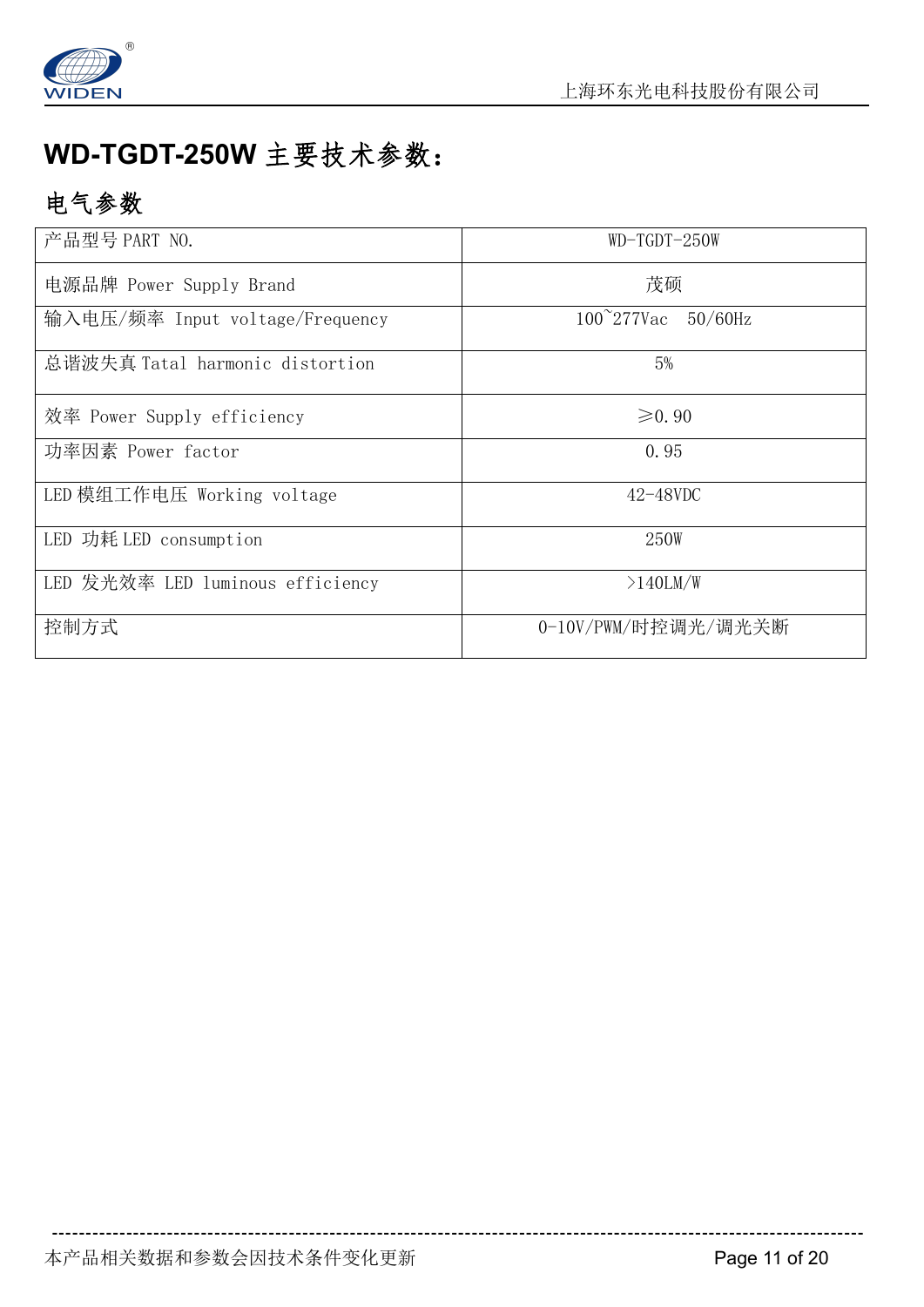

#### 光学参数/常规参数

| LED 芯片品牌 LED Chip Brand                    | 飞利浦 3030                                                       |
|--------------------------------------------|----------------------------------------------------------------|
| LED 初始光通量 LED 1uminous                     | 35000LM                                                        |
| 相关色温 Color temperature                     | $3045+/-175K$                                                  |
| 显色指数 Color rendering index                 | RA > 70                                                        |
| 光学角度                                       | 30 度/60 度/90 度/TYPE II /TYPE III                               |
| 调光方式 Dimming method                        | 0-10V/PWM/时控调光                                                 |
| 光源使用寿命 Working life-span                   | 50,000 小时                                                      |
| 防护等级 IP Grade                              | <b>IP66</b>                                                    |
| 电源连接线 Connect wire                         | 棕色 Brown<br>L 火线<br>蓝色 Blue<br>N 零线<br>黄绿 Yellow/Green<br>G 地线 |
| 灯头外壳颜色 Color of lamp shell                 | 黑色                                                             |
| 工作环境温度 Working temperature                 | $-30^{\circ}$ C - $+55^{\circ}$ C                              |
| 环境湿度 Ambient humidity                      | $\langle 95\%$                                                 |
| 储藏环境温度 Storage temperature                 | $-25^{\circ}\text{C} - +65^{\circ}\text{C}$                    |
| 眩光值 Glare value (UGR)                      | $\leq 10$                                                      |
| 光衰 luminous attenuation                    | $30000 \text{hrs} \leqslant 30\%$                              |
| 防雷等级 Lightning protection level            | $\geq 10$ KV                                                   |
| 防腐等级 Anti corrosion grade                  | WF2                                                            |
| 灯体材质 Material of lamp body                 | 压铸铝+PC+钢化玻璃                                                    |
| 防坠安全钢丝吊索 Anti-falling safety wire<br>sling | $0.4*1M$                                                       |
| 质保期限 Warranty period                       | 5年                                                             |
| 安规认证 Safety certification                  | CQC                                                            |
| 海拔高度 The altitude                          | $≤1000$ <del><math>*</math></del>                              |
|                                            |                                                                |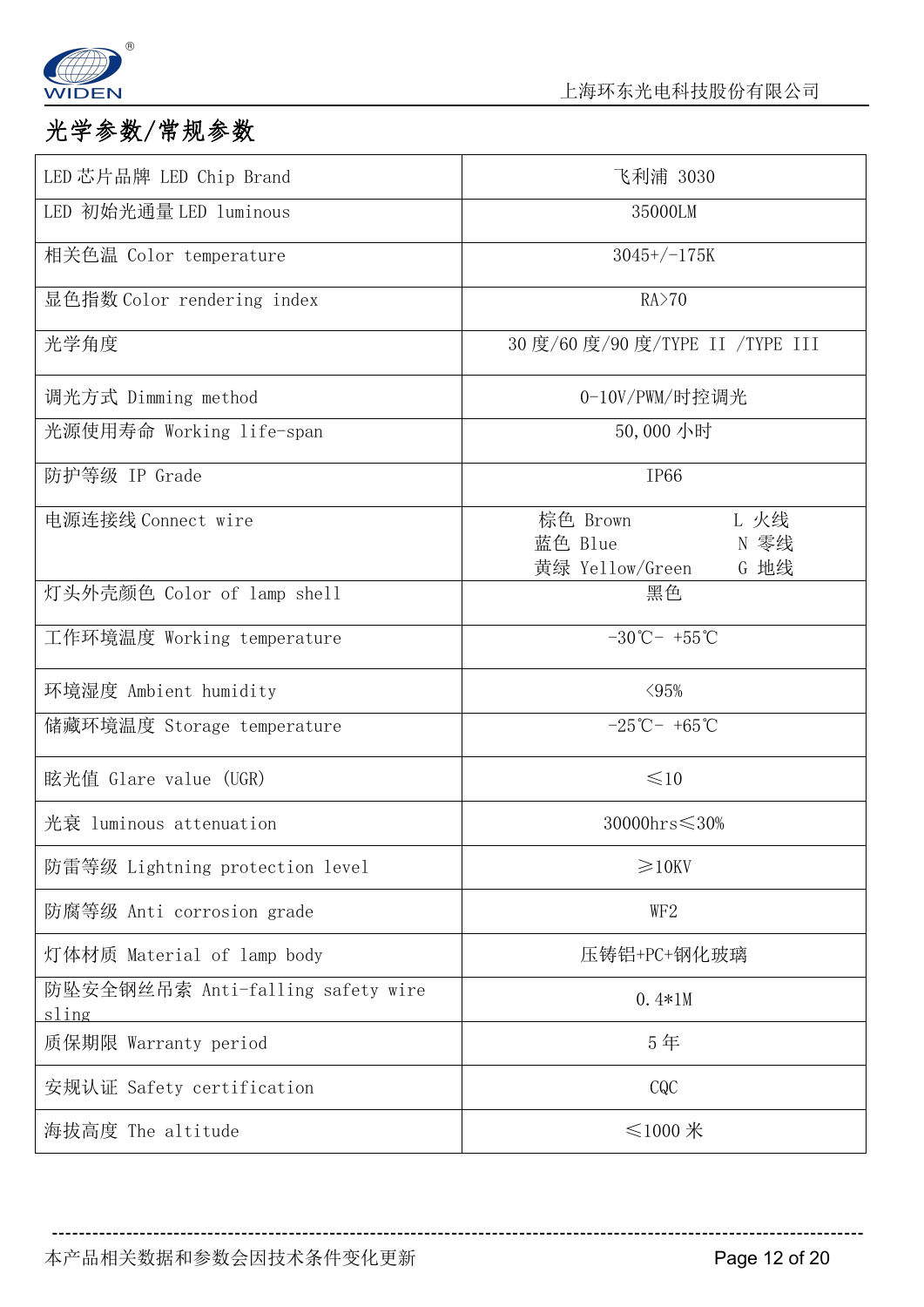

| 地震烈度 Earthquake intensity                                               | $\leq 7$ 度                    |  |
|-------------------------------------------------------------------------|-------------------------------|--|
| 3000h 色品空间不一致性-0h 色品空间不一致性<br>3000H Color space inconsistency -OH color | △u' v' 的差值: -0.00227          |  |
| 3000h 色坐标-0h 色坐标<br>3000h color coordinates. - Oh color coordinates     | u'的差值: 0.003<br>v'的差值: -0.003 |  |
| 灯壳 YL113 压铸铝的抗热裂性                                                       | $\geq$ 1 级                    |  |
| 灯壳 YL113 压铸铝的加工性                                                        | $\geq$ 2 级                    |  |
| 灯壳 YL113 压铸铝的耐蚀性                                                        | ≥3级                           |  |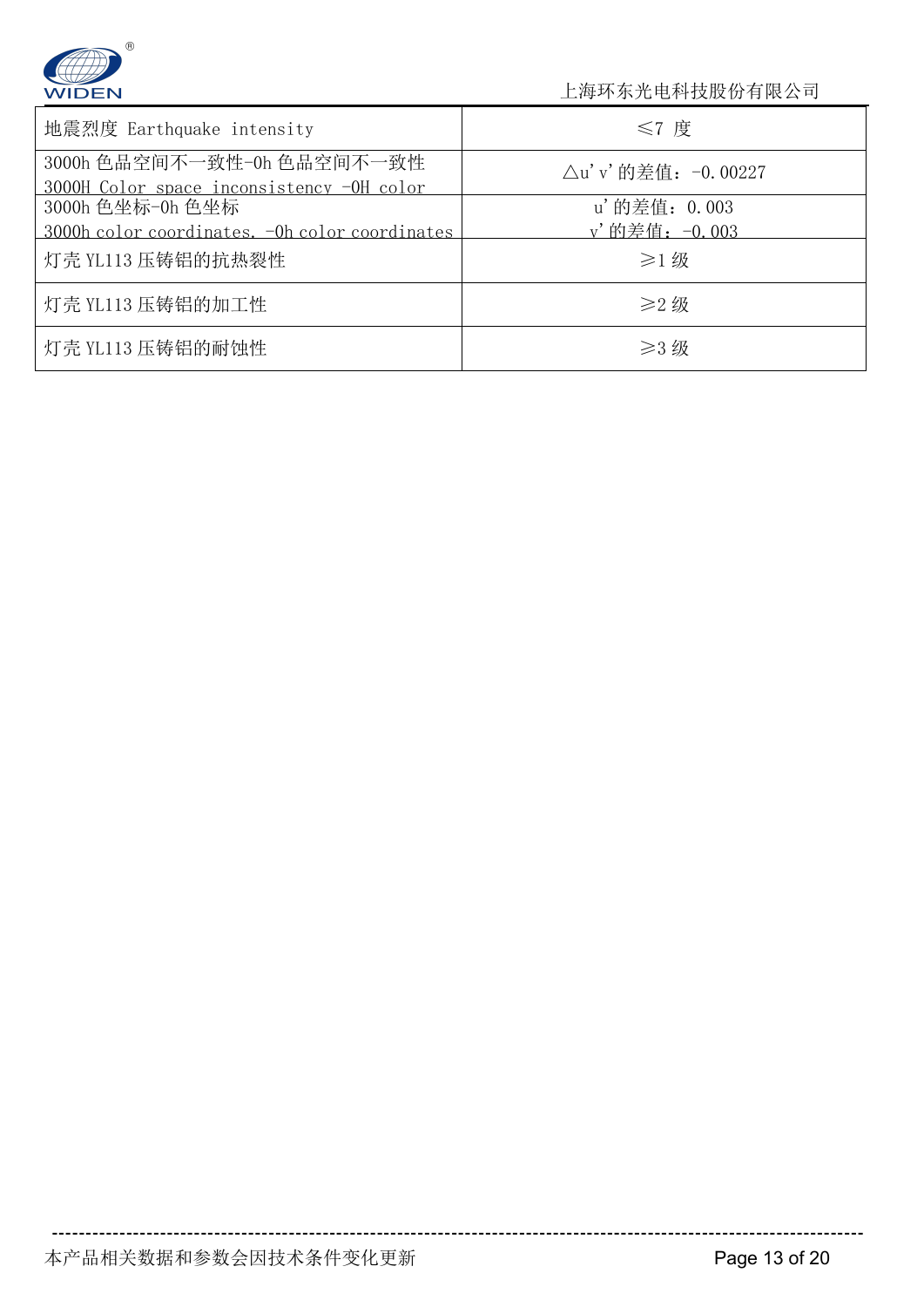



产品尺寸**(mm)**





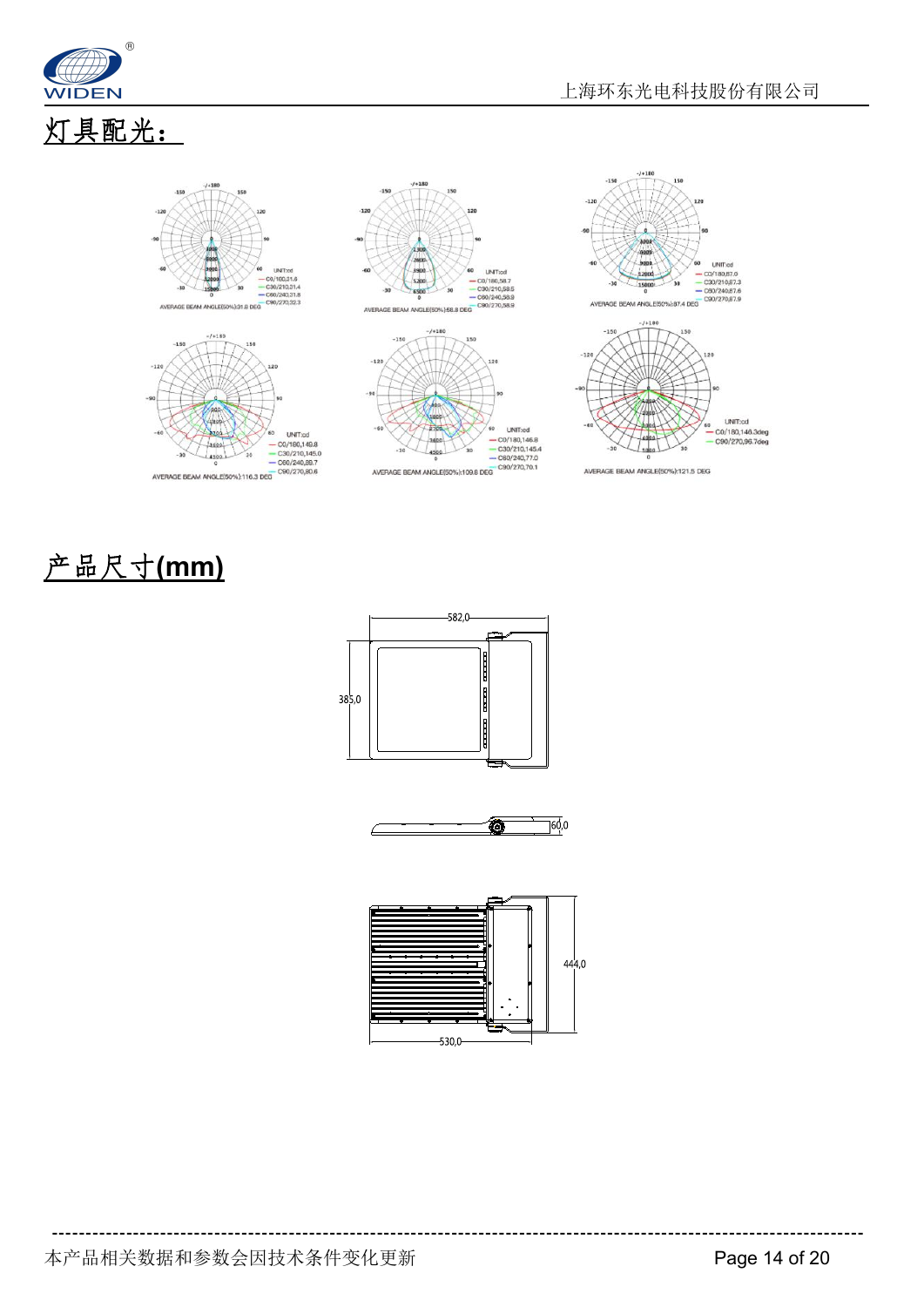



**------------------------------------------------------------------------------------------------------------------------**

#### 包装资料

净重:9.2KG/ 毛重:9.8KG/ 包装尺寸:630\*490\*97mm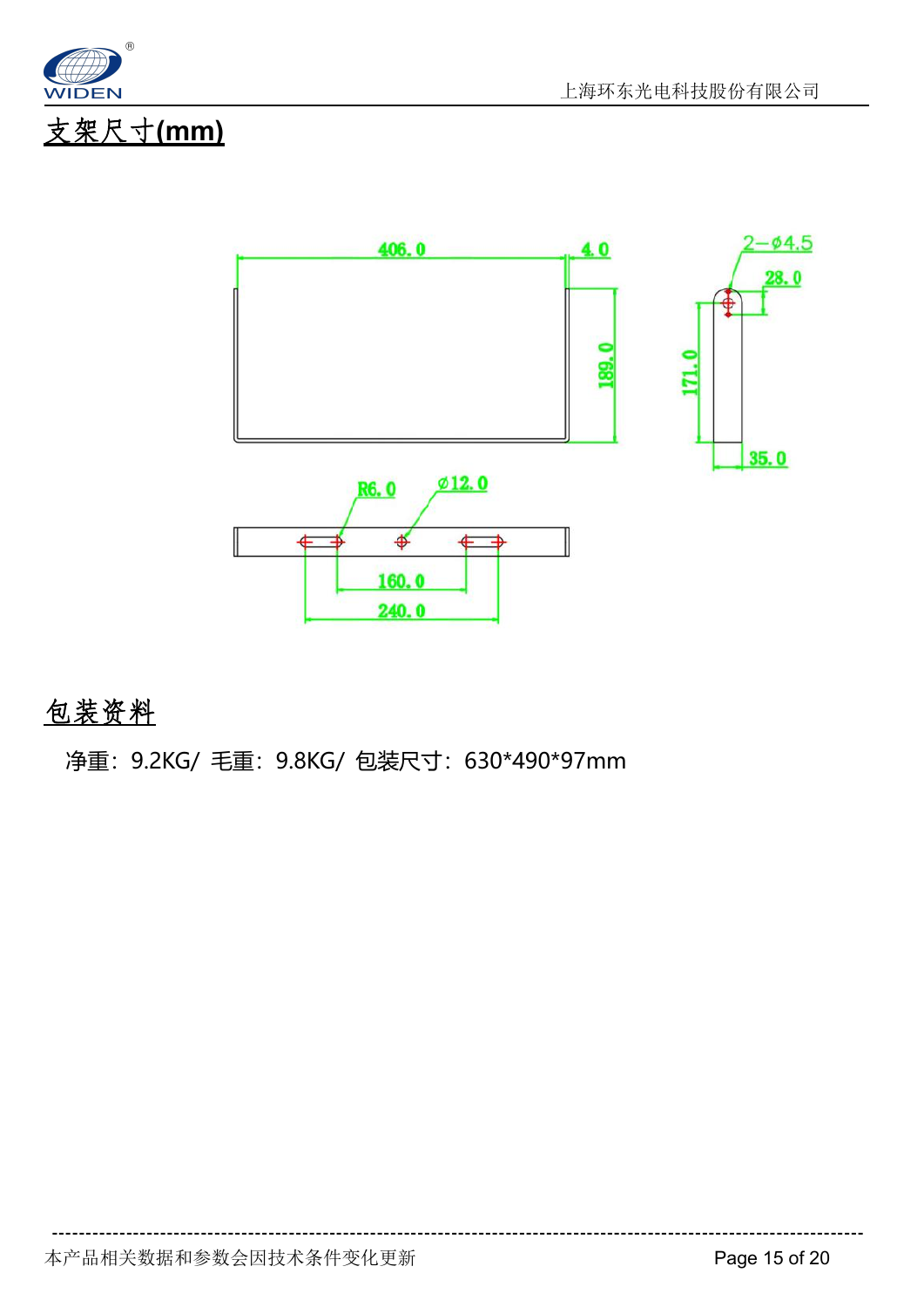

#### **WD-TGDT-300W** 主要技术参数:

### 电气参数

| 产品型号 PART NO.                    | WD-TGDT-300W                   |  |
|----------------------------------|--------------------------------|--|
| 电源品牌 Power Supply Brand          | 茂硕                             |  |
| 输入电压/频率 Input voltage/Frequency  | $90^{\circ}277$ Vac $50/60$ Hz |  |
| 总谐波失真 Tatal harmonic distortion  | 5%                             |  |
| 效率 Power Supply efficiency       | $\geq 0.90$                    |  |
| 功率因素 Power factor                | 0.95                           |  |
| LED 模组工作电压 Working voltage       | $42 - 48$ VDC                  |  |
| LED 功耗 LED consumption           | 300W                           |  |
| LED 发光效率 LED luminous efficiency | $>140$ LM/W                    |  |
| 控制方式                             | 0-10V/PWM/时控调光/调光关断            |  |

#### 光学参数/常规参数

| LED 芯片品牌 LED Chip Brand    | 飞利浦 3030                                                       |
|----------------------------|----------------------------------------------------------------|
| LED 初始光通量 LED luminous     | 42000LM                                                        |
| 相关色温 Color temperature     | $3045+/-175K$                                                  |
| 显色指数 Color rendering index | RA>70                                                          |
| 光学角度                       | 30 度/60 度/90 度/TYPE II /TYPE III                               |
| 调光方式 Dimming method        | 0-10V/PWM/时控调光                                                 |
| 光源使用寿命 Working life-span   | 50,000 小时                                                      |
| 防护等级 IP Grade              | IP66                                                           |
| 电源连接线 Connect wire         | L 火线<br>棕色 Brown<br>N 零线<br>蓝色 Blue<br>G 地线<br>黄绿 Yellow/Green |
| 灯头外壳颜色 Color of lamp shell | 黑色                                                             |
|                            |                                                                |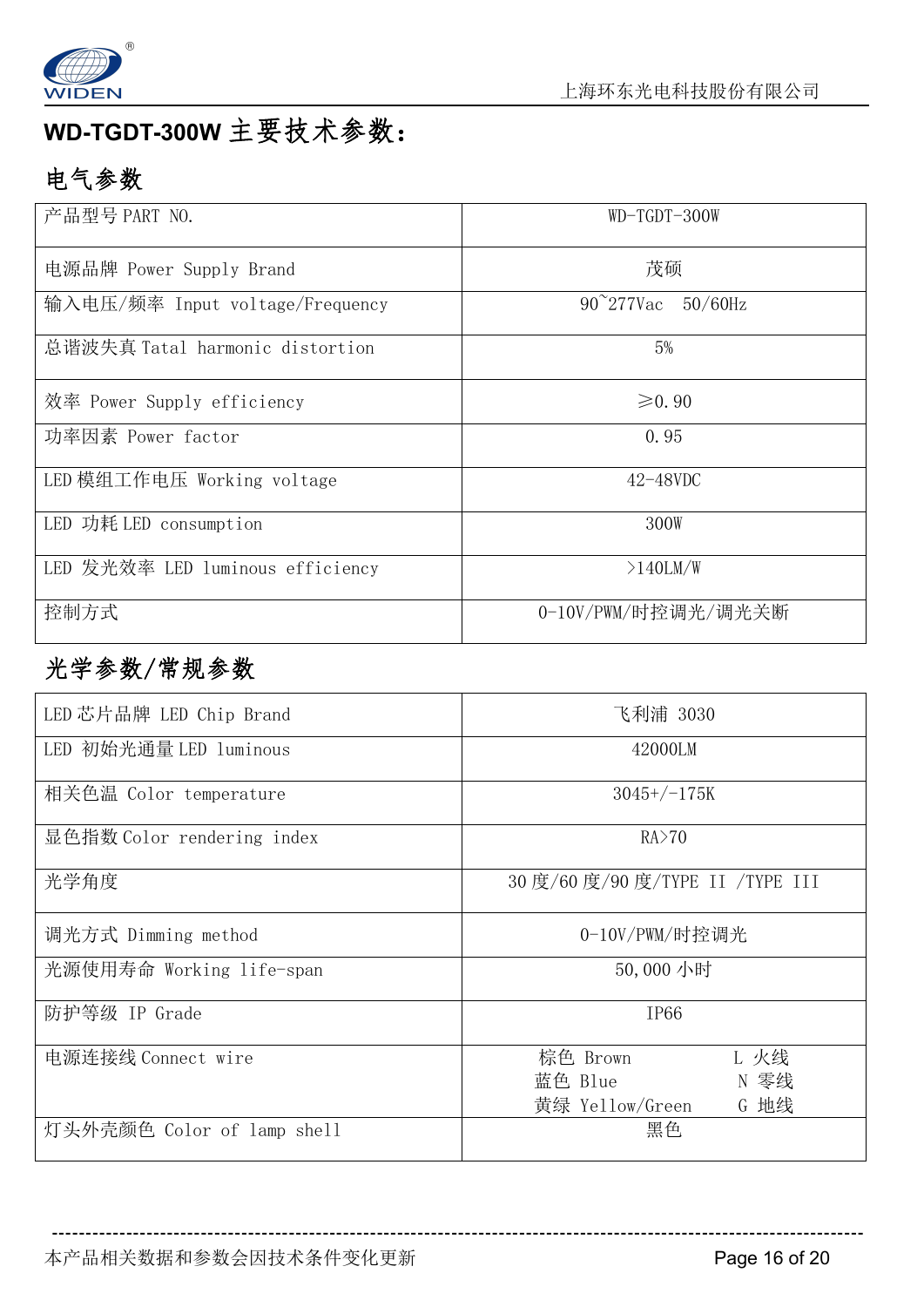

| 工作环境温度 Working temperature                                              | $-30^{\circ}$ C - $+55^{\circ}$ C |
|-------------------------------------------------------------------------|-----------------------------------|
| 环境湿度 Ambient humidity                                                   | < 95%                             |
| 储藏环境温度 Storage temperature                                              | $-25^{\circ}$ C- +65 $^{\circ}$ C |
| 眩光值 Glare value (UGR)                                                   | $\leq 10$                         |
| 光衰 luminous attenuation                                                 | 30000hrs≤30%                      |
| 防雷等级 Lightning protection level                                         | $\geq 10$ KV                      |
| 防腐等级 Anti corrosion grade                                               | WF <sub>2</sub>                   |
| 灯体材质 Material of lamp body                                              | 压铸铝+PC+钢化玻璃                       |
| 防坠安全钢丝吊索 Anti-falling safety wire<br>sling                              | $0.4*1M$                          |
| 质保期限 Warranty period                                                    | 5年                                |
| 安规认证 Safety certification                                               | CQC                               |
| 海拔高度 The altitude                                                       | ≤1000 $#$                         |
| 地震烈度 Earthquake intensity                                               | ≤7 度                              |
| 3000h 色品空间不一致性-0h 色品空间不一致性<br>3000H Color space inconsistency -OH color | △u' v' 的差值: -0.00227              |
| 3000h 色坐标-0h 色坐标                                                        | u'的差值: 0.003                      |
| 3000h color coordinates. - Oh color coordinates                         | v'的差值: - 0.003                    |
| 灯壳 YL113 压铸铝的抗热裂性                                                       | $\geq$ 1 级                        |
| 灯壳 YL113 压铸铝的加工性                                                        | ≥2级                               |
| 灯壳 YL113 压铸铝的耐蚀性                                                        | ≥3级                               |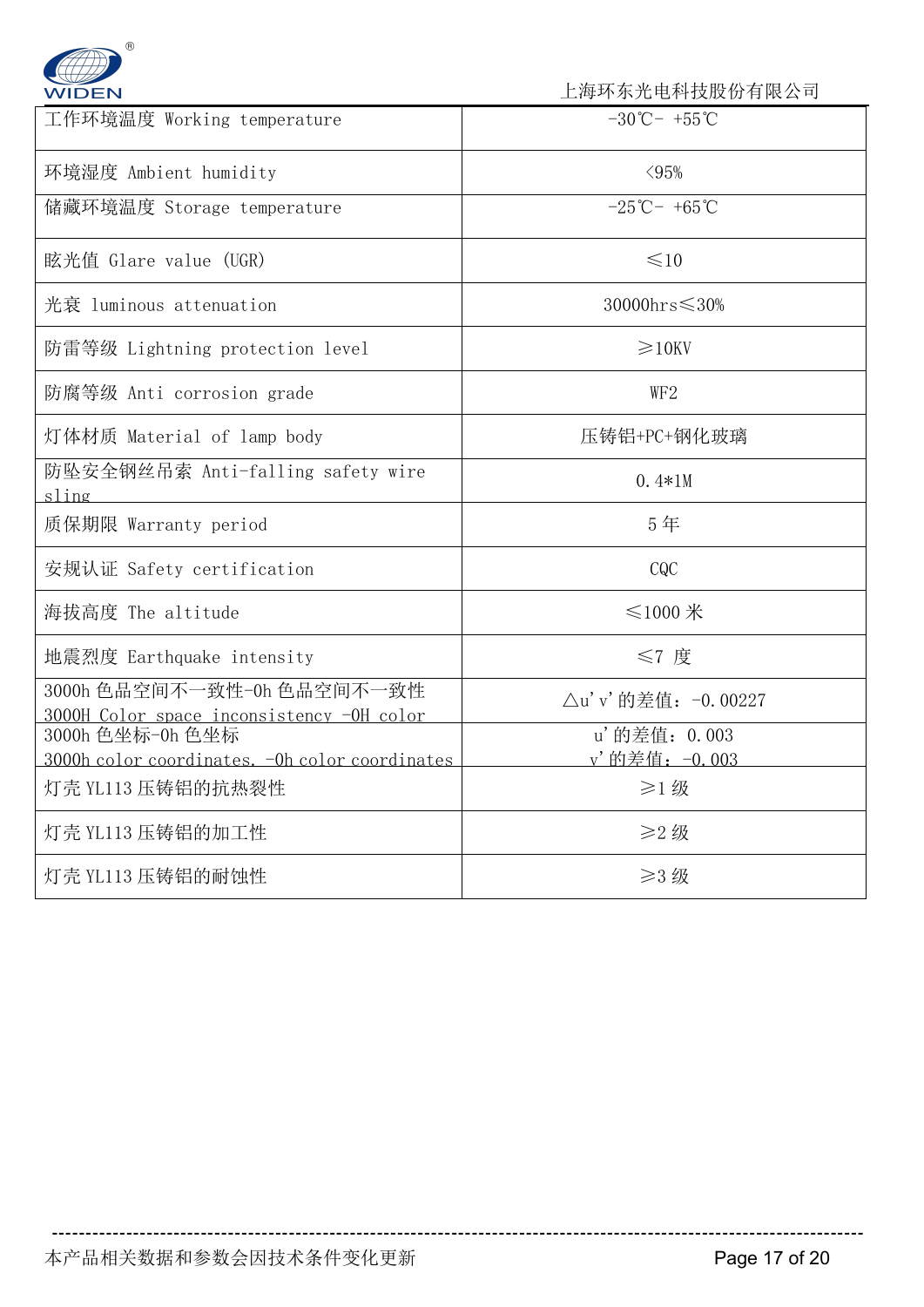

# 灯具配光:









AVERAGE BEAM ANGLE(50%):121.5 DEG







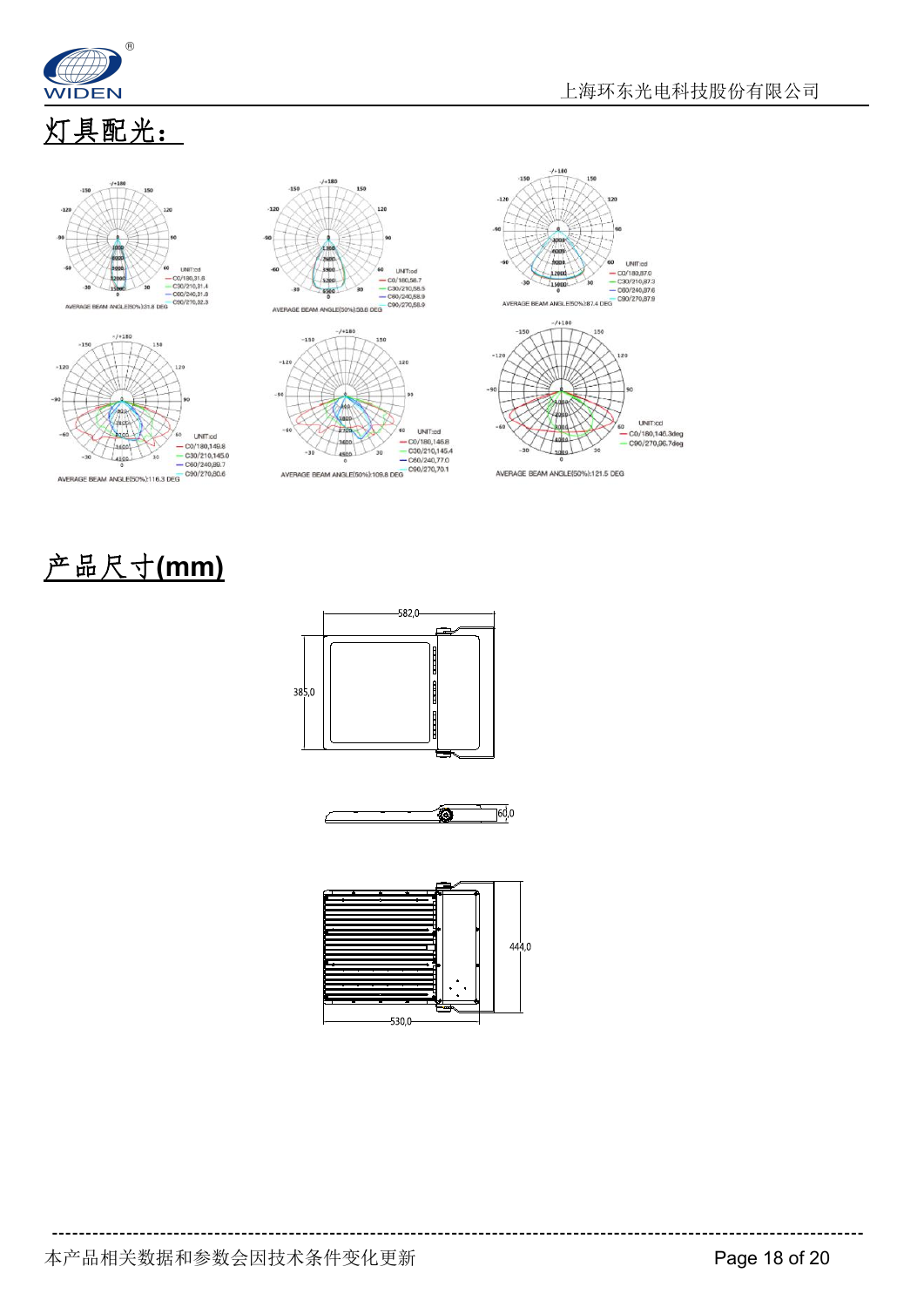

# 支架尺寸**(mm)**



#### 包装资料

净重:9.2KG/ 毛重:9.8KG/ 包装尺寸:630\*490\*97mm

使用说明

1.产品使用工作电压: AC90V~277V 50/60Hz, 请勿超出工作电压范围。

2.由于灯具有玻璃配件,在搬运,贮存的时候请注意轻拿轻放,勿重压。

#### 安装使用说明

1.通过产品安装支架上的安装孔位可直接用螺丝固定与安装杆或者安装面上。 2.将安全绳用螺栓固定在灯杆可靠位置。